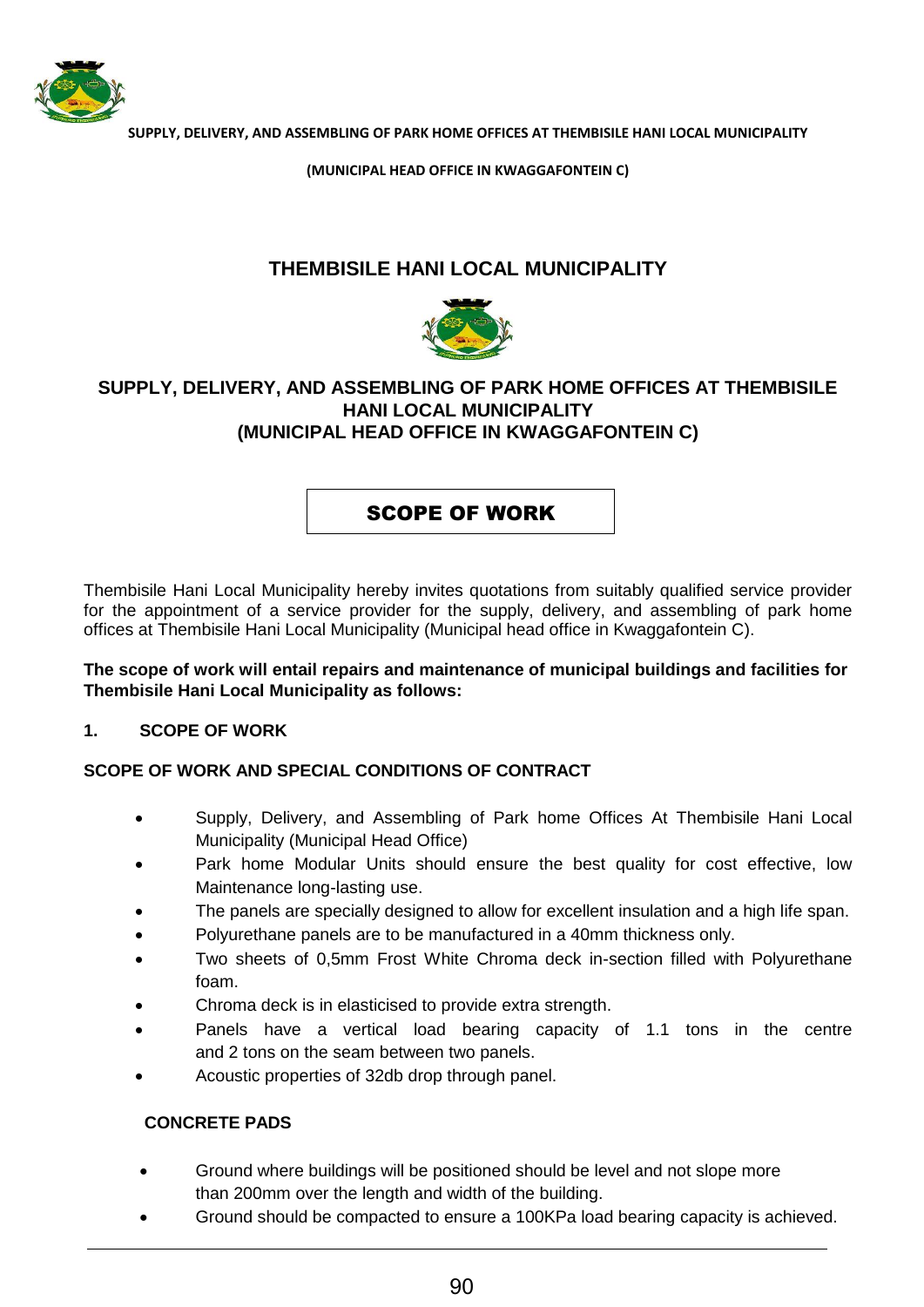

**(MUNICIPAL HEAD OFFICE IN KWAGGAFONTEIN C)**

 300m x 300m x 50mm concrete pads are provided and to be placed in position for levelling of the units.

## **PREFABRICATED CHASSIS**

- All chassis are manufactured from lip channel (welded) and painted with black etched primer (cover coat).
- Main member are manufactured from a 3mm lip channel.
- Cross member are manufactured from 2mm lip channel.

### **SHUTTER BOARD**

- 18mm Shutter board
- CTX 108 Treated

## **FLOOR COVERING**

- Vinyl Sheeting
- 2mm beige sandalwood
- Slip Resistance EN 13893 Class DS
- Reaction to fire EN 13501-1 Class BfI-S1; ASTM E662 <450 (1.5,2.0mm) ASTM E648 class 1 (1.5,2.0mm)
- Abrasion resistance EN660-2 Group M
- Indentation Residua ASTM F970 (modified), static load 750psi
- Electrical Behaviour (Body Voltage) EN 1815 s2kV, classified as 'antistatic'

### **BASE RAILS**

- Galvanised pre-painted;
- External walls 1.6mm Thick galvanised Z-section base rail including mastic damp proof seal between chassis and base rail; Internal walls – 1.6mm Thick x 60mm girth with angle bottom rail

### **TOP RAILS**

 External wall panels supported and joined at top with 31 x 41 x 170mm Uchannel, 1.6mm thick Z275 Galvanised sheeting fixed to wall panel with steel rivets.

## **CAPPINGS & SKIRTING**

- All trims manufactured from 0.5mm Pre-painted galvanised sheets
- 7mm x 45mm white PVC skirting secured to panels.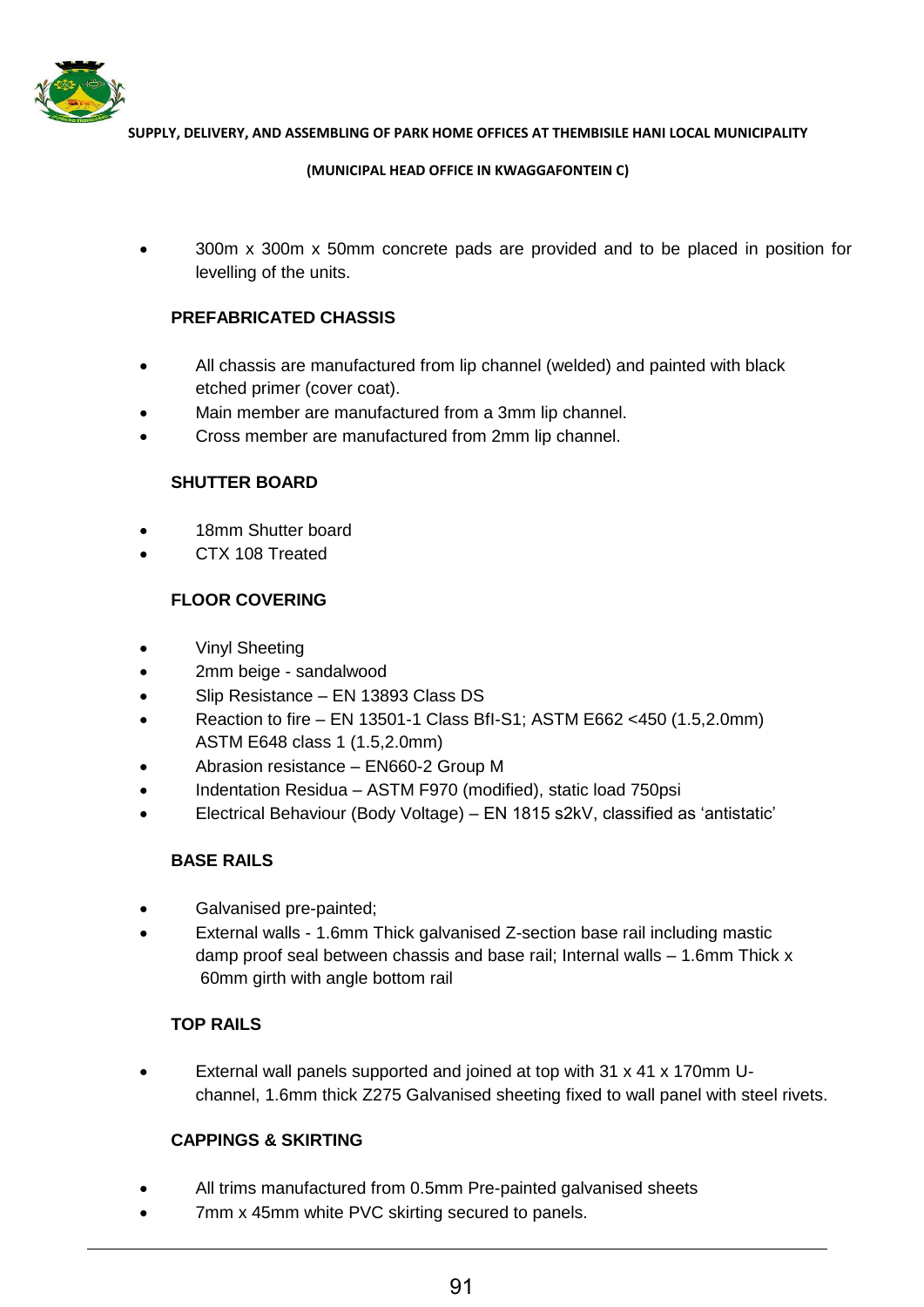

**(MUNICIPAL HEAD OFFICE IN KWAGGAFONTEIN C)**

## **ELECTRICAL**

- Wiring is in accordance with SANS 10142-1: 2008 220 /380 volts (where applicable);
- Distribution boards are 1x20 Way and/or 3 x 15 Way Surface Din Distribution Boards (Where applicable);
- Ceiling mounted open channel 1,2 metre florescent lights
- Single Plug sockets (16 Amp)
- Lear 10AMP or equivalent light switches, isolators & circuit breakers
- Certificate of Compliance issued after installation

## **WINDOWS**

- Natural anodised 25 micron aluminium frame;
- Top hung frames fitted with 5mm clear float glass
- Standard sizes all offices 900mm x 900mm
- Standard sizes 600mm x 600mm at toilets with 5mm obscure glass
- Burglar proofing over all opening windows
- Smaller casement windows are supplied with obscure glass for bathrooms and toilets
- Supply and installation of blinds on all windows except toilets one

## **EXTERNAL AND INTERNAL DOORS**

- 40mm thick door panel cut from standard PU wall panel;
- External door is manufactured from the same materials as the walls and fitted with weather boards, door stoppers and retaining hooks.
- Internal doors are of similar material and construction as external doors and are hinged
- 5 Lever Dorma locks are fitted to external door and 3 lever locks are fitted as
- appropriate to internal doors locks with stainless steel strike plate and two keys; Chrome plated handles or Equivalent.
- Installation of a disability ramp at the entrance.
- Burglar proofing at the main doors (lockable) of two offices

## **SITE CLEARING AND PREPARATION**

- Execution of site clearing, including removal of trees and other vegetation.
- Ground should be compacted to ensure a 100KPa load bearing capacity is achieved. The ground conditions are firm and compact enough to withstand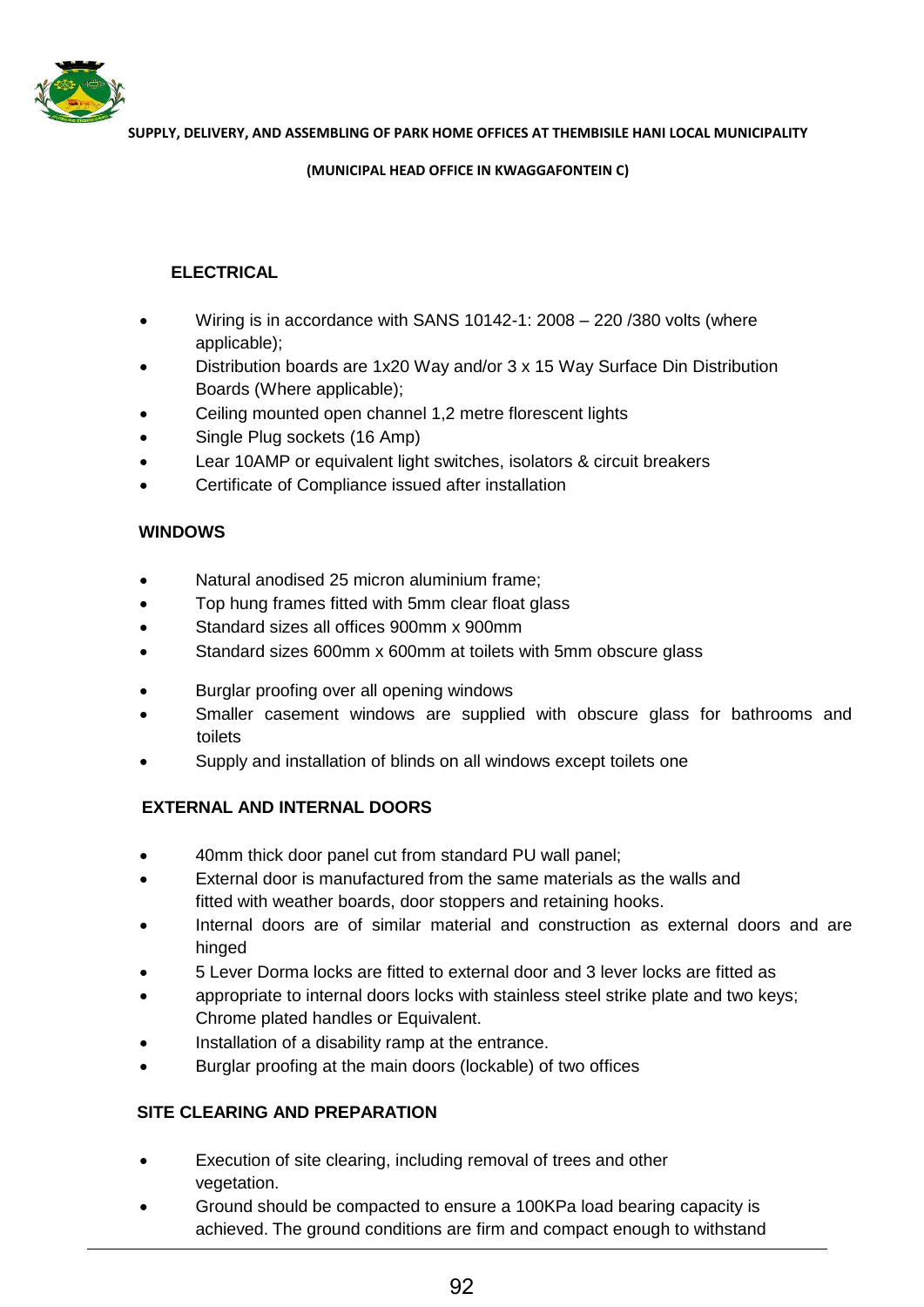

#### **(MUNICIPAL HEAD OFFICE IN KWAGGAFONTEIN C)**

penetration of the jacks when supporting the weight of the unit

 Ground where buildings will be positioned should be level and not slope more than 200mm over the length and width of the building.

## **OTHER SERVICES**

- Supply and installation of all external and internal electrical reticulation up to the distribution board located inside the building. (Plugs and switches)
- Supply and installation of all external water reticulation up to the external face of the building.
- Supply and installation of all external sewer reticulation up to the external face of the building.
- Supply and installation of all toilets for both gender, 2 wash hand basins, 2 soap dispenser and toilet roll holder according to the designs.
- Supply and installation of all kitchen taps, single zinc and a cupboard, all cupboards quoted are white melamine with 600mm wide "Natural Oak" formica worktops
- Supply and installation of 10 litre geyser at the kitchen.
- Supply and installation of all 12000 btu air conditioners on each office and the boardroom according to the number on the design sheet. (Wall mounting)
- Supply and installation of all tripod jacks for the two offices.
- Supply and installation of external and internal lighting including fluorescent globes.
- Supply and installation of telephone and data cables
- Supply and installation of lightning protection.
- Supply and installation of concrete blocks for the two offices
- Supply and installation of no smoking signage at the entrance.

## **ROOF AND PANEL DETAIL**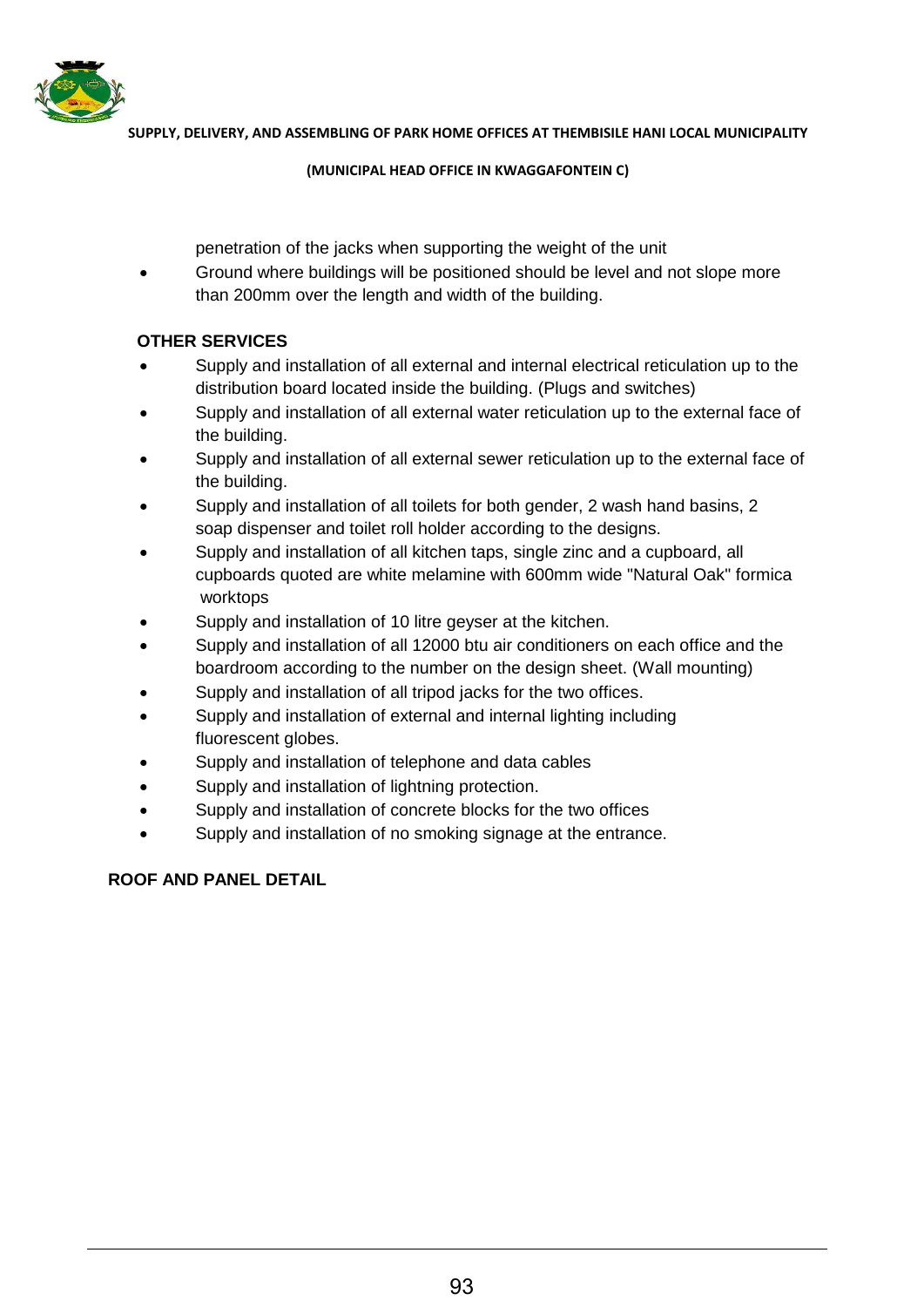

#### **(MUNICIPAL HEAD OFFICE IN KWAGGAFONTEIN C)**



• The roof should be dual pitched roof constructed.